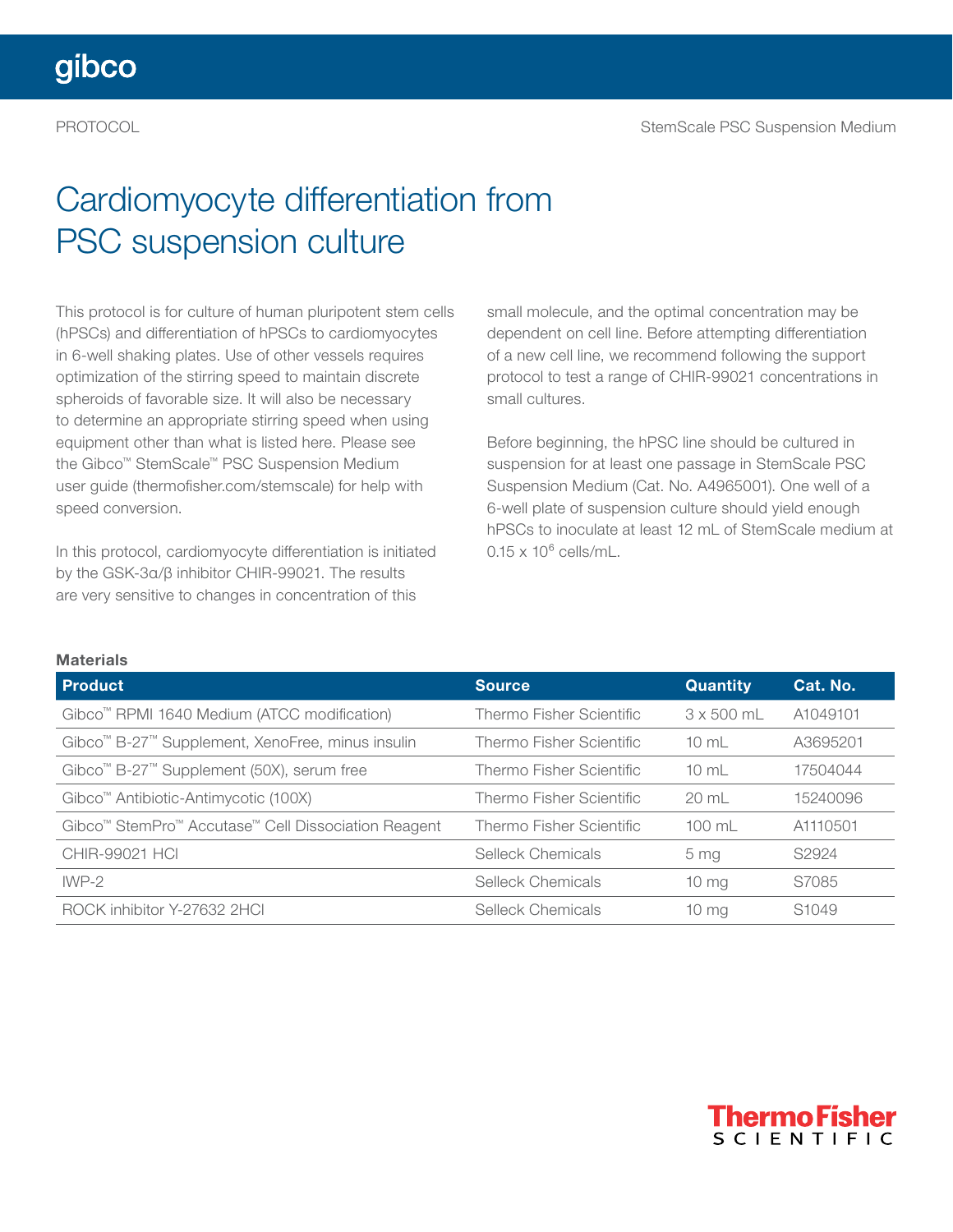#### Equipment and cultureware

| <b>Product</b>                                                                          | <b>Source</b>            | Cat. No. |
|-----------------------------------------------------------------------------------------|--------------------------|----------|
| Thermo Scientific <sup>™</sup> CO <sub>2</sub> Resistant Shaker, 100-240 V, US          | Thermo Fisher Scientific | 88881101 |
| Thermo Scientific <sup>™</sup> Nunc <sup>™</sup> Non-treated Multidishes, 6-well plates | Thermo Fisher Scientific | 150239   |

#### Antibodies

| <b>Product</b>                                                                                                                 | <b>Source</b>            | Cat. No.  |
|--------------------------------------------------------------------------------------------------------------------------------|--------------------------|-----------|
| Invitrogen <sup>™</sup> Sarcomeric Alpha Actinin Monoclonal Antibody                                                           | Thermo Fisher Scientific | MA1-22863 |
| Anti-Cardiac Troponin T Rabbit Polyclonal Antibody                                                                             | Abcam                    | AB45932   |
| Invitrogen <sup>™</sup> Donkey Anti-Mouse IgG (H+L) Highly Cross-Adsorbed<br>Secondary Antibody, Alexa Fluor <sup>™</sup> 488  | Thermo Fisher Scientific | A21202    |
| Invitrogen <sup>™</sup> Donkey Anti-Rabbit IgG (H+L) Highly Cross-Adsorbed<br>Secondary Antibody, Alexa Fluor <sup>™</sup> 594 | Thermo Fisher Scientific | A21207    |

#### Chemical stocks

10 mM CHIR-99021 stock: To 5 mg of CHIR-99021, add 996 µL of DMSO aseptically. Mix well. Aliquot and freeze at –20°C. Thaw each aliquot only once and discard any remnant.

5 mM IWP-2 stock: Warm 4.29 mL of DMSO to 50°C in a water bath. Add warm DMSO to 10 mg of IWP-2 aseptically, and mix by pipetting until clear. Aliquot and freeze at –20°C. Thaw each aliquot only once and discard any remnant.

10 mM Y-27632 stock: To 10 mg of Y-27632 2HCl, add 3.1225 mL of sterile distilled water aseptically. Mix until clear. Aliquot and freeze at –20°C. Thaw each aliquot only once and discard any remnant.

#### **Media**

RPMI/B-27 Supplement, minus (–) insulin: Thaw a 10 mL bottle of B-27 Supplement, XenoFree, minus insulin (Cat. No. A3695201), either overnight at 4°C or briefly in a 37°C water bath. Mix the supplement well with a sterile pipette and transfer it into 500 mL of RPMI 1640 Medium (Cat. No. A1049101). Store in the dark at 4°C. Each day, take the needed volume of medium and warm it to 37°C.

RPMI/B-27 Supplement, plus (+) insulin: Thaw a 10 mL bottle of B-27 Supplement (50X), serum free (Cat. No. 17504044), either overnight at 4°C or briefly in a 37°C water bath. Mix the supplement well with a sterile pipette and transfer it into 500 mL of RPMI 1640 Medium (Cat. No. A1049101). Add 5 mL of Antibiotic-Antimycotic (100X) (Cat. No. 15240096) and mix. Store in the dark at 4°C. Each day, take the needed volume of medium and warm it to 37°C.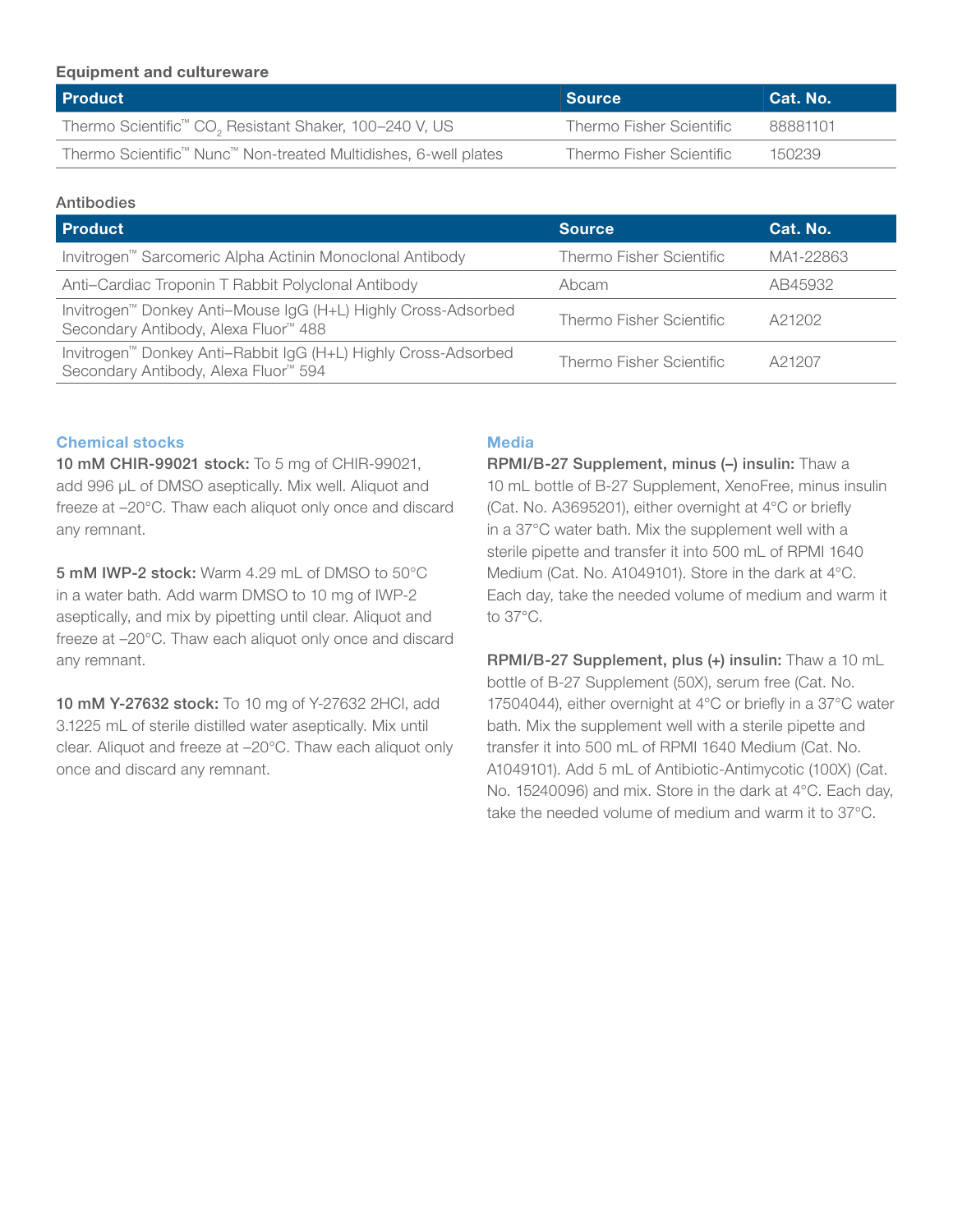#### Differentiation of cardiomyocytes

- 1. If the PSC line is growing in attached culture, expand cells in StemScale PSC Suspension Medium for at least one passage.
	- a. See the StemScale PSC Suspension Medium user guide for help with establishing suspension cultures.
- 2. Passage PSCs with StemPro Accutase Cell Dissociation Reagent to single cells. Seed each well of a non-treated 6-well plate (Cat. No. 150239) with 0.15 x 10<sup>6</sup> cells/mL in 2 mL of StemScale medium with 10 µM Y-27632.
	- a. Incubate at 37°C/5% CO<sub>2</sub> with rotation.
	- b. For help with selecting the correct rotation speed, refer to the StemScale PSC Suspension Medium user guide.
- 3. After 24 hours, tilt plate at a 45° angle for 5 minutes and pipet off 1 mL/well; replace each well with 1 mL of StemScale medium without Y-27632.
- 4. Grow PSCs in suspension for 3–5 days, following suggested feeding schedules in the StemScale PSC Suspension Medium user guide.
- 5. When PSC spheroids reach an average diameter of 280–360 µm, they are ready for cardiac induction.

#### 6. Cardiac induction step 1 (day 0):

- a. For each 6-well plate, prewarm 15 mL of RPMI medium without supplements, and 15 mL of RPMI/B-27 Supplement (– insulin) to 37°C.
- b. Add CHIR-99021 (4.5 µL of 10 mM stock) to the RPMI/B-27 Supplement (– insulin) to a final concentration of 3 µM.

The concentration of CHIR-99021 is critical, and requirements may vary by cell line. The optimal concentration should be empirically determined in a small-scale experiment prior to starting (see support protocol).

- c. Collect the entire volume of spheroids and medium by pipetting into sterile centrifuge tubes.
- d. Centrifuge at 250 x *g* for 1 minute to gently pellet the spheroids. Aspirate supernatant without disturbing the pellet.
- e. Rinse each well with 2 mL of RPMI medium without supplements and add this to the centrifuge tube. Agitate gently to resuspend the pelleted spheroids.
- f. Centrifuge at 250 x *g* for 1 minute. Aspirate supernatant without disturbing the pellet.
- g. For each well, resuspend the pelleted spheroids in 2 mL of RPMI/B-27 Supplement (– insulin) with 3 µM CHIR-99021.
- h. Return the spheroids and medium to the original multiwell plate.
- i. Incubate at 37°C/5% CO<sub>2</sub> with agitation: we recommend 70 rpm as an initial setting for 6-well plates.\*
- j. Note the time at which cells were returned to the incubator. Proceed with cardiac induction step 2 precisely 48 hours later.

#### 7. Cardiac induction step 2 (day 2):

- a. For each 6-well plate, prewarm 15 mL of RPMI medium without supplements, and 15 mL of RPMI/B-27 Supplement (– insulin) to 37°C.
- b. Add IWP-2 (22.5 µL of 5 mM stock) to the RPMI/B-27 Supplement (– insulin) to a final concentration of 7.5 µM.
- c. Collect the entire volume of spheroids and medium by pipetting into sterile centrifuge tubes.
- d. Centrifuge at 250 x *g* for 1 minute to gently pellet spheroids. Aspirate supernatant without disturbing the pellet.
- e. Rinse each well with 2 mL of RPMI medium without supplements and add this to the centrifuge bottle. Agitate gently to resuspend the pelleted spheroids.
- f. Centrifuge at 250 x *g* for 1 minute. Aspirate supernatant without disturbing the pellet.
- g. Resuspend the pelleted spheroids in 2 mL of RPMI/B-27 Supplement (– insulin) with 7.5 µM of IWP-2 per well.
- h. Return the spheroids and medium to the original multiwell plate.
- i. Incubate at 37°C/5% CO<sub>2</sub> with agitation: we recommend 70 rpm.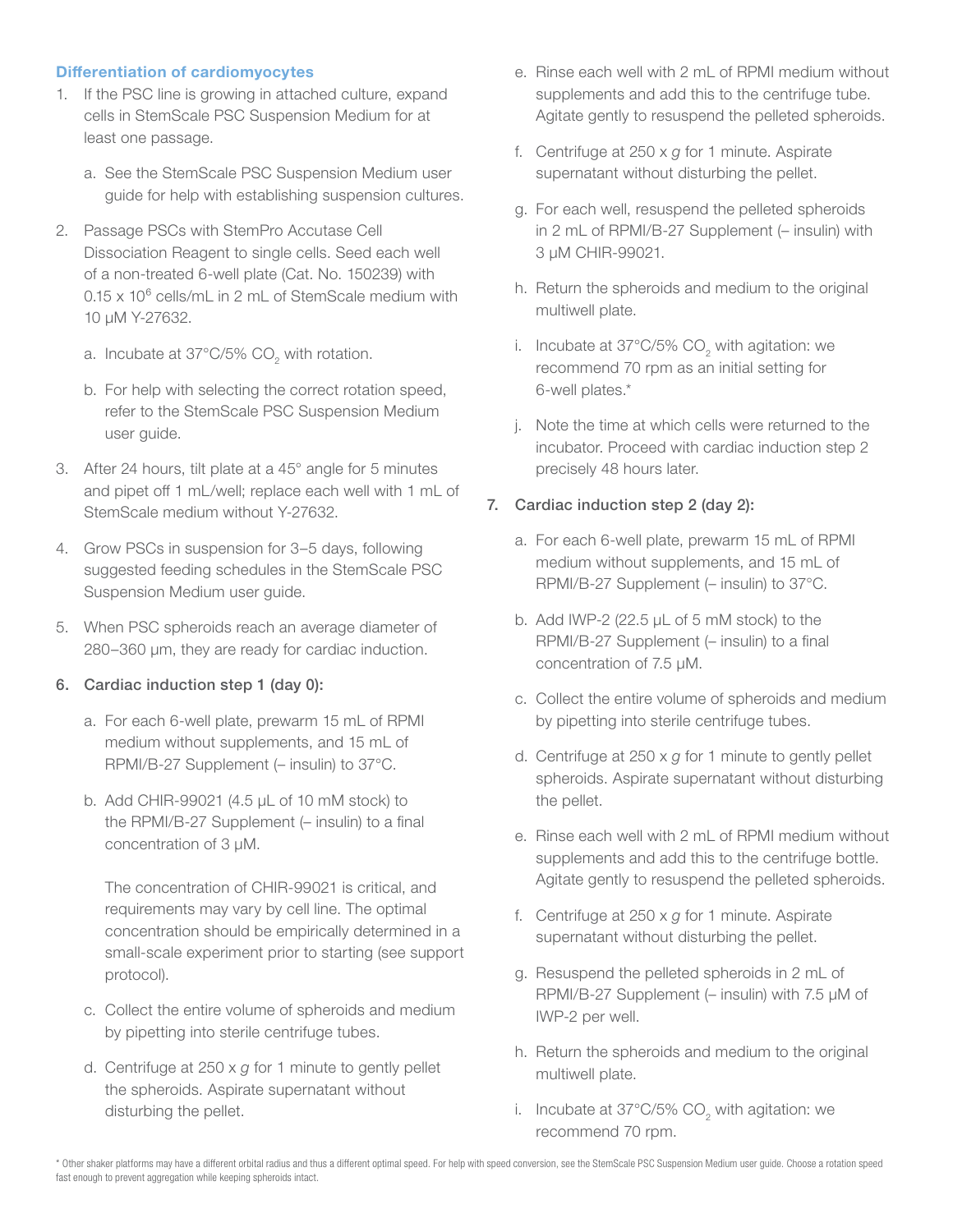#### 8. Cardiac induction step 3 (day 4):

- a. Prewarm 2 mL of RPMI/B-27 Supplement (– insulin) per well to 37°C.
- b. Collect the entire volume of spheroids and medium by pipetting into a sterile centrifuge tube. Allow spheroids to sediment by gravity; centrifugation can be performed as above (250 x *g*, 1 minute) if necessary.
- c. Aspirate as much medium as possible without disturbing the sedimented spheroids.
- d. Add 2 mL of RPMI/B-27 Supplement (– insulin) to each well to resuspend the spheroids. Return spheroids and medium to the same multiwell plate.
- e. Incubate at 37°C/5% CO<sub>2</sub> with agitation.

#### 9. Cardiac induction step 4 (day 6):

- a. Prewarm 2 mL of RPMI/B-27 Supplement (+ insulin) per well to 37°C.
- b. Collect the entire volume of spheroids and medium by pipetting into a sterile centrifuge tube. Pellet spheroids by sedimentation or centrifugation (250 x *g*, 1 minute).
- c. Aspirate as much medium as possible without disturbing the sedimented spheroids.
- d. Add 2 mL of RPMI/B-27 Supplement (+ insulin) to each well to resuspend the spheroids. Return spheroids to the same multiwell plate.
- e. Incubate at 37°C/5% CO<sub>2</sub> with agitation.

#### 10. Maintenance of cardiac spheroids:

- a. Every 2nd day, exchange half of the medium with fresh RPMI/B-27 Supplement (+ insulin) as follows:
	- i. Prewarm 1.2 mL of RPMI/B-27 Supplement (+ insulin) to 37°C for each well.
	- ii. Move the multiwell plate into the sterile cabinet and rest it at a 45° angle. Allow the spheroids to settle by gravity for 1–5 minutes.
	- iii. Aspirate or pipet off half the medium (1 mL/well) without disturbing the sedimented spheroids.
	- iv. Replace with 1 mL of prewarmed RPMI/B-27 Supplement (+ insulin) per well.
	- v. Incubate at 37°C/5% CO<sub>2</sub> with agitation.
- b. From day 7 onward, examine the spheroids for spontaneous beating under a microscope.

#### Expected results

Around day 7 of differentiation, one should observe morphological changes, including formation of internal fluid-filled spaces. Although elongated or irregularly shaped spheroids may beat, higher proportions of cardiomyocytes are found in smooth, rounded spheroids. Spontaneous beating can be observed under high magnification starting anywhere from day 7 to day 14.

If the spheroids slough off large numbers of dead cells or shrink in size, the agitation speed may be too high. Formation of large aggregates (>3 mm diameter) of spheroids is a sign that agitation is too slow or interrupted. We have not observed spontaneous beating in such large aggregates.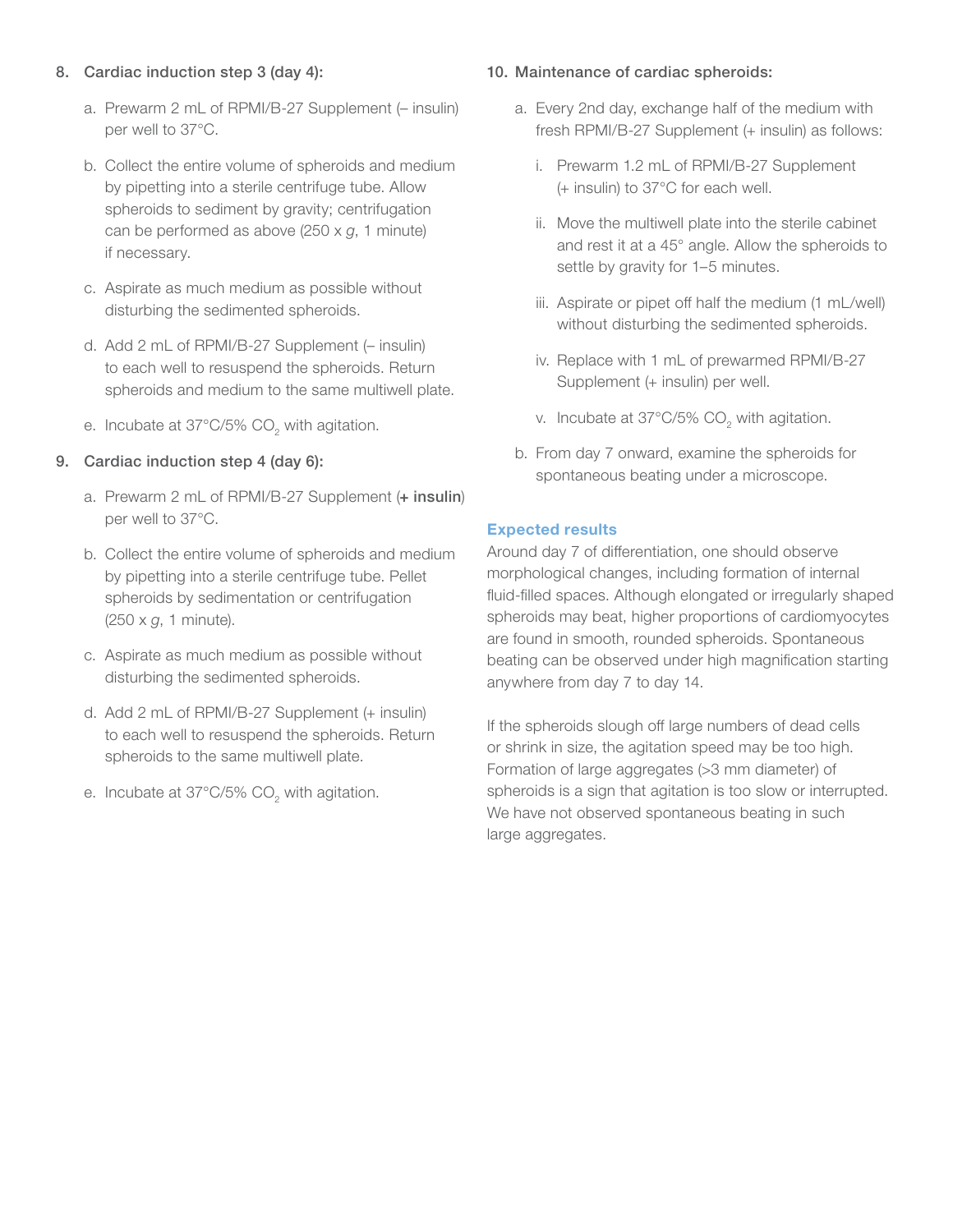Support protocol: small-scale differentiation to optimize concentration of CHIR-99021 for induction.

- 1. Seed two non-treated 6-well plates (Cat. No. 150239) with 0.15 x 10<sup>6</sup> cells/mL in 2 mL/well of StemScale medium with 10 uM Y-27632.
- 2. Incubate on an orbital shaker at 37°C/5% CO<sub>2</sub> with 70 rpm agitation.
- 3. After 24 hours, tilt plate at a 45° angle for 5 minutes and pipet off 1 mL/well; replace with 1 mL/well of StemScale medium without Y-27632.
- 4. Feed cells every day by changing half the medium as above, until spheroids reach an average diameter of 280–360 µm (~3–4 days).
- 5. When spheroids have grown to the required size, prewarm 30 mL of RPMI medium and 50 mL of RPMI/B-27 Supplement (– insulin) to 37°C.
- 6. Label 4 tubes A–D, and fill each with 10 mL of RPMI/B-27 Supplement (–insulin) at 37°C.
	- a. To tube A, add 3.0 µL of 10 mM CHIR-99021 and mix.
	- b. To tube B, add 4.5 µL of 10 mM CHIR-99021 and mix.
	- c. To tube C, add 6.0 µL of 10 mM CHIR-99021 and mix.
	- d. To tube D, add 7.5 µL of 10 mM CHIR-99021 and mix.

#### 7. Cardiac induction step 1 (day 0):

- a. Tilt plates at a 45° angle in a laminar flow cabinet and allow spheroids to sediment.
- b. Pipet off (do not aspirate) as much medium as possible without damaging spheroids.
- c. Rinse each well with 2 mL of RPMI medium and allow spheroids to sediment again.
- d. Pipet off (do not aspirate) as much medium as possible.
- e. Add 2 mL from tubes A–D to three wells each.
- f. Incubate on an orbital shaker at 37°C/5% CO<sub>2</sub> with 70 rpm agitation.
	- i. Note the time at which cells were returned to the incubator. Proceed with cardiac induction step 2 precisely 48 hours later.

#### 8. Cardiac induction step 2 (day 2):

- a. Prewarm 30 mL of RPMI medium to 37°C.
- b. Add 45 µL of 5 mM IWP-2 stock to 30 mL of RPMI/B-27 Supplement (– insulin) and prewarm to 37°C.
- c. Tilt plates at a 45° angle in a laminar flow cabinet and allow spheroids to sediment.
- d. Pipet off (do not aspirate) as much medium as possible.
- e. Rinse each well with 2 mL of RPMI and allow spheroids to sediment again.
- f. Pipet off (do not aspirate) as much medium as possible.
- g. Add 2 mL of RPMI/B-27 Supplement (– insulin) and 7.5 µM of IWP-2 to each well.
- h. Incubate on an orbital shaker at 37°C/5% CO<sub>2</sub> with 70 rpm agitation.

#### 9. Cardiac induction step 3 (day 4):

- a. Prewarm 30 mL of RPMI/B-27 Supplement (– insulin) to 37°C.
- b. Tilt plates at a 45° angle in a laminar flow cabinet and allow spheroids to sediment.
- c. Pipet off (do not aspirate) as much medium as possible.
- d. Add 2 mL of RPMI/B-27 Supplement (– insulin) to each well.
- e. Incubate on an orbital shaker at 37°C/5% CO<sub>2</sub> with 70 rpm agitation.